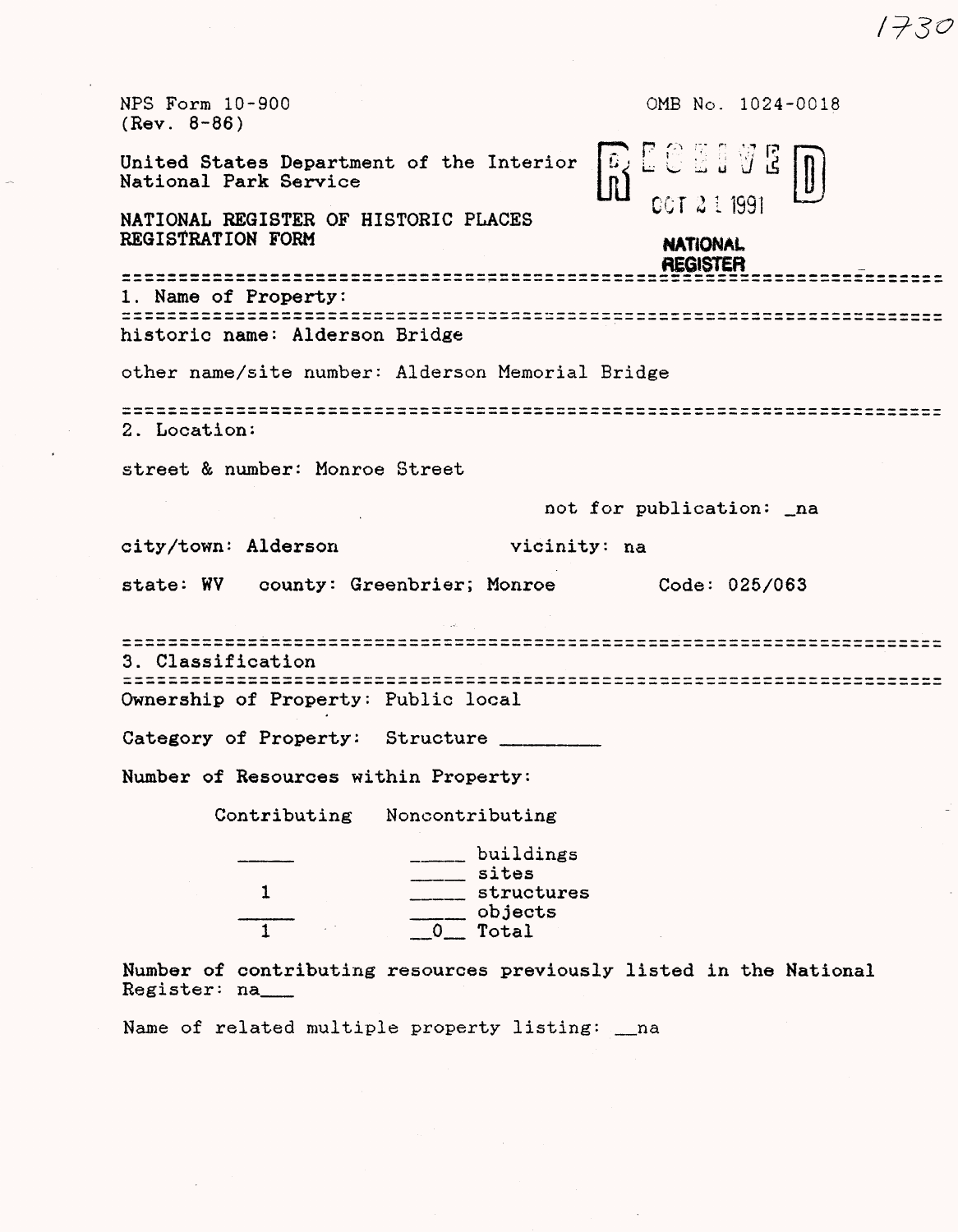| 4. State/Federal Agency Certification                                                                                                                                                                                                                                                                  |                                                                                                                                                                                                                                  |
|--------------------------------------------------------------------------------------------------------------------------------------------------------------------------------------------------------------------------------------------------------------------------------------------------------|----------------------------------------------------------------------------------------------------------------------------------------------------------------------------------------------------------------------------------|
| As the designated authority under the National Historic Preservation Act<br>of 1986, as amended, I hereby certify that this $\angle\angle$ nomination $\equiv$<br>request for determination of eligibility meets the documentation<br>standards for registering properties in the National Register of |                                                                                                                                                                                                                                  |
| Historic Places and meets the procedural and professional requirements<br>set forth in 36 CFR Part 60. In my opinion, the property $\times$ meets<br>does not meet the National Register Criteria. __ See continuation                                                                                 |                                                                                                                                                                                                                                  |
| ${\tt sheet}$ .                                                                                                                                                                                                                                                                                        |                                                                                                                                                                                                                                  |
| $\frac{10/16/91}{\text{Signature of certifying official}}$                                                                                                                                                                                                                                             |                                                                                                                                                                                                                                  |
| State or Federal agency and bureau                                                                                                                                                                                                                                                                     |                                                                                                                                                                                                                                  |
| In my opinion, the property $\frac{1}{2}$ meets ____ does not meet the National                                                                                                                                                                                                                        |                                                                                                                                                                                                                                  |
| Register criteria. __ See continuation sheet.                                                                                                                                                                                                                                                          |                                                                                                                                                                                                                                  |
| Signature of commenting or other official                                                                                                                                                                                                                                                              | Date                                                                                                                                                                                                                             |
| State or Federal agency and bureau                                                                                                                                                                                                                                                                     |                                                                                                                                                                                                                                  |
| 5. National Park Service Certification                                                                                                                                                                                                                                                                 |                                                                                                                                                                                                                                  |
| I, hereby certify that this property is:                                                                                                                                                                                                                                                               |                                                                                                                                                                                                                                  |
| entered in the National Register<br>___ See continuation sheet.                                                                                                                                                                                                                                        | luis 12/4/91                                                                                                                                                                                                                     |
| determined eligible for the<br>National Register                                                                                                                                                                                                                                                       |                                                                                                                                                                                                                                  |
| See continuation sheet.<br>determined not eligible for the                                                                                                                                                                                                                                             | 1000 - San Antonio Alemania (1991) - San Antonio Alemania (1991) - San Antonio Alemania (1991) - San Antonio A<br>1991 - Antonio Alemania (1992) - San Antonio Alemania (1992) - San Antonio Alemania (1992) - San Antonio Alema |
| National Register<br>removed from the National Register                                                                                                                                                                                                                                                |                                                                                                                                                                                                                                  |
|                                                                                                                                                                                                                                                                                                        |                                                                                                                                                                                                                                  |
|                                                                                                                                                                                                                                                                                                        | Signature of Keeper<br>Date<br>of Action                                                                                                                                                                                         |

 $\label{eq:2.1} \frac{1}{\sqrt{2\pi}}\sum_{i=1}^n\frac{1}{\sqrt{2\pi}}\int_{\mathbb{R}^n}\frac{1}{\sqrt{2\pi}}\int_{\mathbb{R}^n}\frac{1}{\sqrt{2\pi}}\int_{\mathbb{R}^n}\frac{1}{\sqrt{2\pi}}\int_{\mathbb{R}^n}\frac{1}{\sqrt{2\pi}}\int_{\mathbb{R}^n}\frac{1}{\sqrt{2\pi}}\int_{\mathbb{R}^n}\frac{1}{\sqrt{2\pi}}\int_{\mathbb{R}^n}\frac{1}{\sqrt{2\pi}}\int_{\mathbb{R}^n}\frac{1}{\$ 

 $\sim 10^{-1}$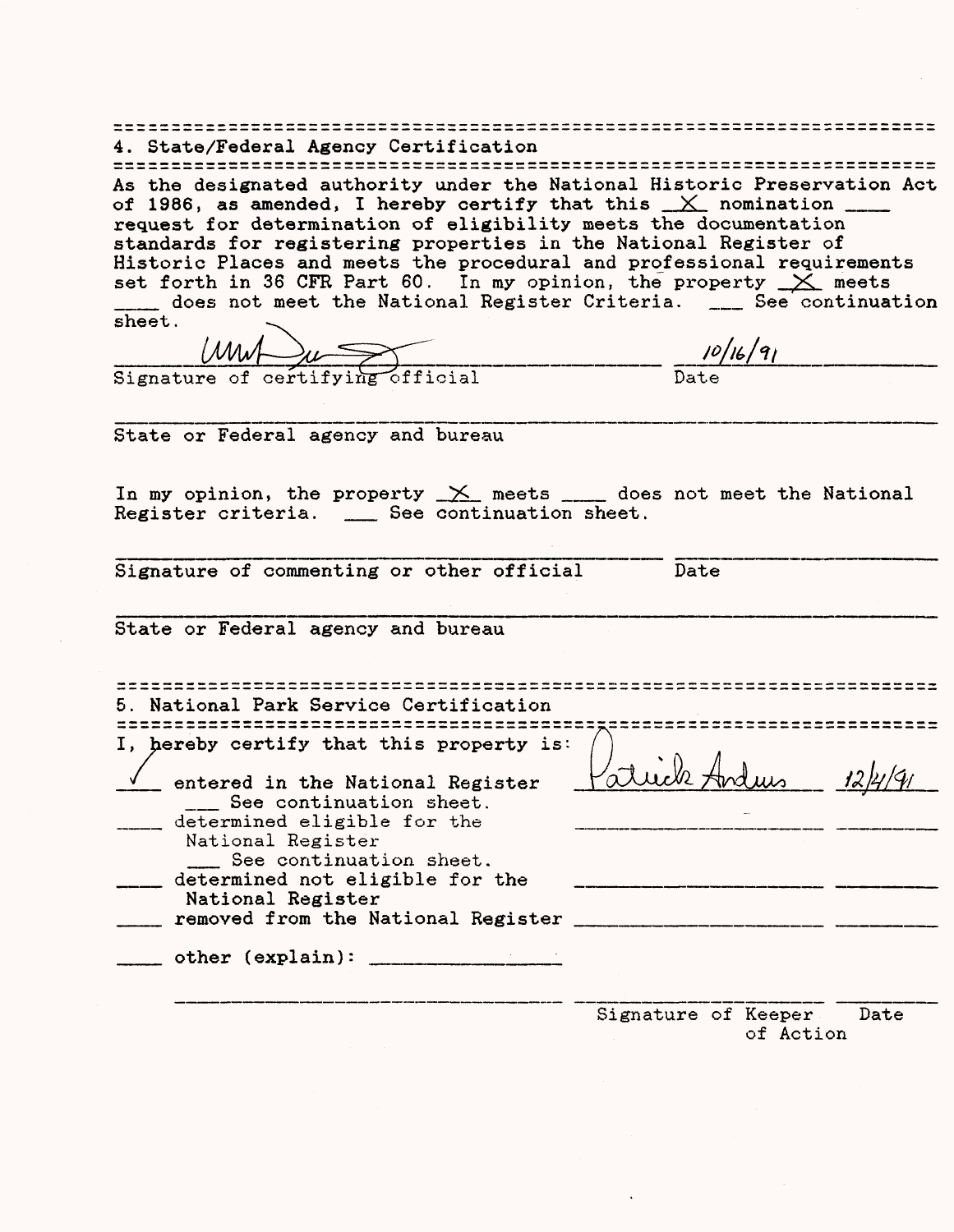USDI/NPS NRHP Registration Form Alderson Bridge<br>Page 3 ALDERSON, W.V. Page 3 6. Function or Use Historic: Transportation Sub: Road Related Current : Transportation Sub: \_Pedestrian Related «»«»>^\*«»«»»^^«»»^\*»»4»\*«»>«»«»>«»>«»»,M»M»«»l»»W«4H» ^ »«\*^«M«M«M»Z»^W«^Z»«B «B«B»^«B>«\*V«B)^^^^«V 7. Description M«»^^«M» «»«M^«M««i^«»«W«B«M»^«\*«M»«»^ M-WM»^«»«»\*V<M»4V«M«B«M ^. ^.B^BWVMM^V^WIM^^BW\* < » > «W«M » Architectural Classification: other: concrete arch bridge Other Description: \_ na. Materials: foundation \_concrete roof \_na\_\_\_\_\_\_ walls concrete other na Describe present and historic physical appearance. \_X\_ See continuatior sheet. 8, Statement of Significance Certifying official has considered the significance of this property in relation to other properties: STATE \_\_\_\_\_\_\_\_\_. Applicable National Register Criteria: \_A, C Criteria Considerations (Exceptions) : \_na\_\_\_\_ Areas of Significance: Engineering \_Transportation\_\_\_\_\_\_\_\_\_\_\_\_ Period(s) of Significance: \_1914\_to\_ \_1932 Significant Dates : 1914 \_\_ \_ \_ \_ Significant Person(s): \_\_\_\_na\_\_\_\_\_\_\_\_\_\_\_\_ Cultural Affiliation: \_na\_\_ Architect/Builder/Engineer: Frank Duff McEnteer. State significance of property, and justify criteria, criteria considerations, and areas and periods of significance noted above

X See continuation sheet.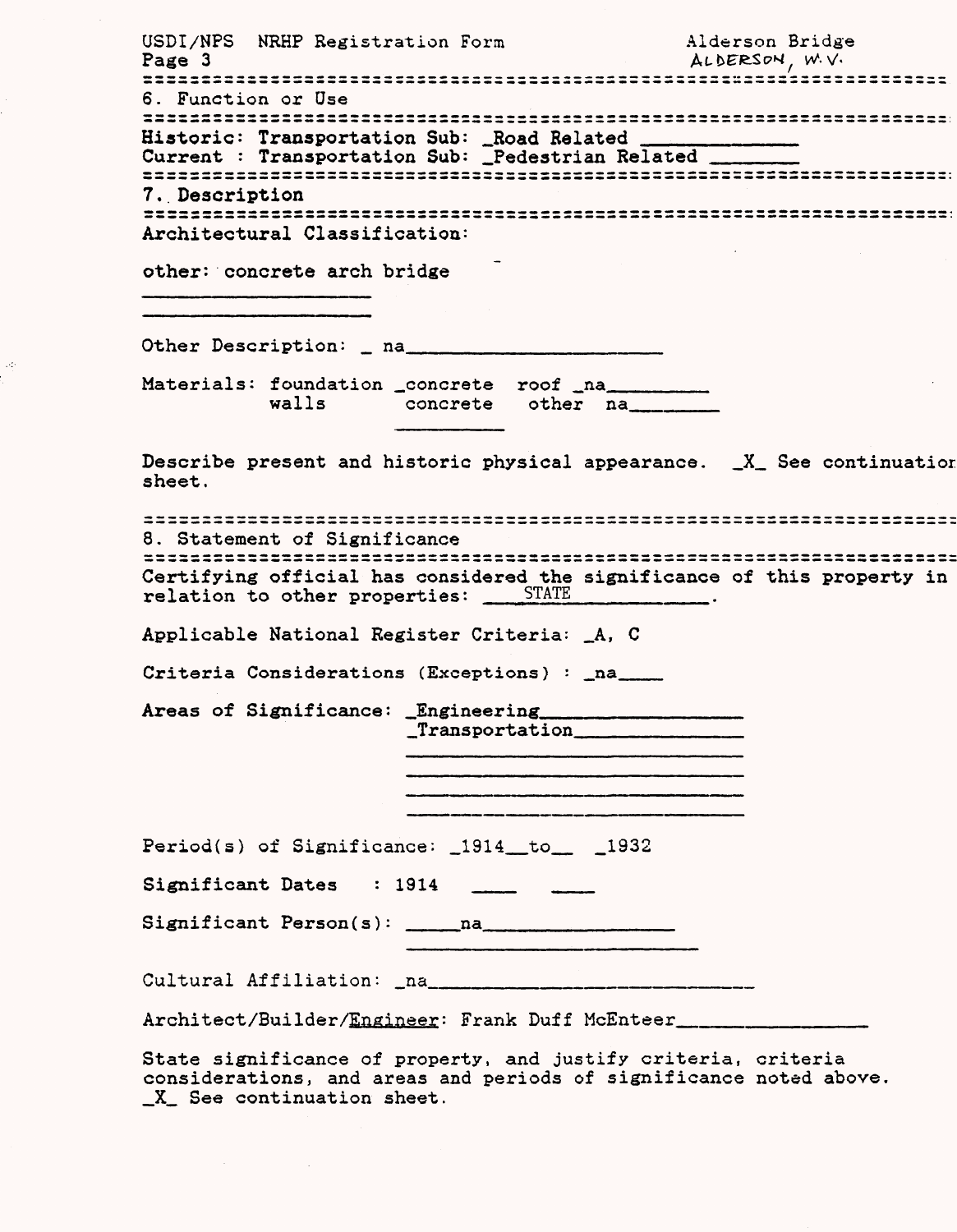USDI/NPS NKHP Registration Form Alderson Bridge Page 4 9. Major Bibliographical References X<sub>a</sub> See continuation sheet. Previous documentation on file (NPS): na preliminary determination of individual listing (36 CFR 67) has been requested. na previously listed in the National Register na previously determined eligible by the National Register na designated a National Historic Landmark na recorded by Historic American Buildings Survey # na recorded by Historic American Engineering Record # \_\_\_\_\_\_\_\_\_\_\_ Primary Location of Additional Data: X State historic preservation office \_ Other state agency \_ Federal agency X Local government X University \_\_ Other Specify Repository: \_\_\_\_\_\_\_\_\_\_\_\_\_\_\_\_\_\_\_\_\_\_\_\_\_\_\_ 10. Geographical Data Acreage of Property: \_.18 acres UTM References: Zone Easting Northing Zone Easting Northing 17 531440 4175130 B A D C \_\_ See continuation sheet. Verbal Boundary Description: \_\_\_ See continuation sheet. Beginning at a point at the intersection of the south side of West Riverview Drive and the west side of Monroe Street; thence east across Monroe Street to the east side of Monroe Street; thence south across the Greenbrier River to the north side of Railroad Avenue; thence west across Monroe Street; thence north to the point of origin. Boundary Justification: \_\_ See continuation sheet. These are the dimensions of the bridge and road itself.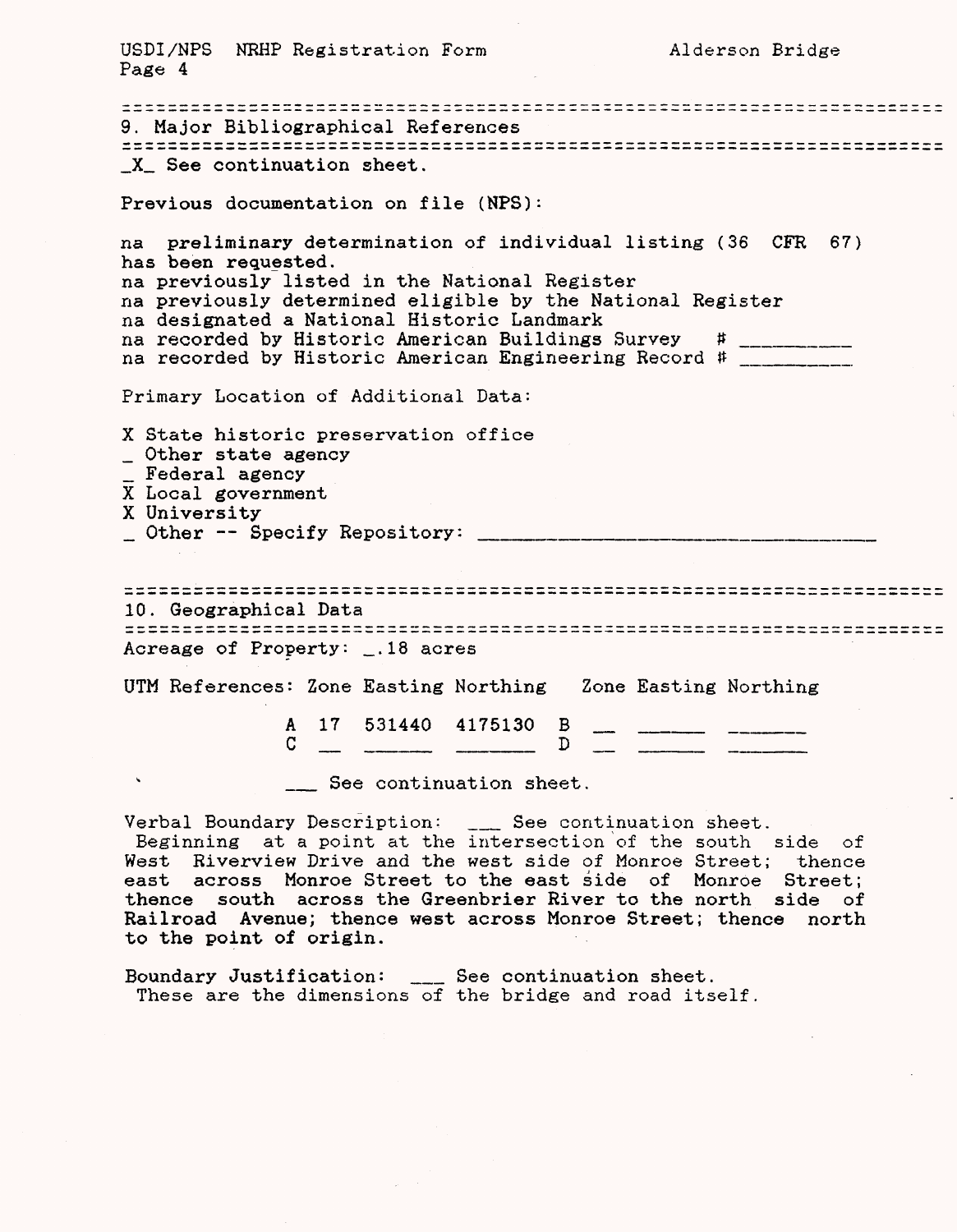USDI/NPS NRHP Registration Form Alderson Bridge Page 5 11. Form Prepared By Name/Title: Michael Gioulis - Historic Preservation Consultant\_ Organization: Same as above Date: June 1, 1991 Street & Number: 612 Main Street Telephone: (304) 765-5716 City or Town: Sutton State: WV ZIP: 26601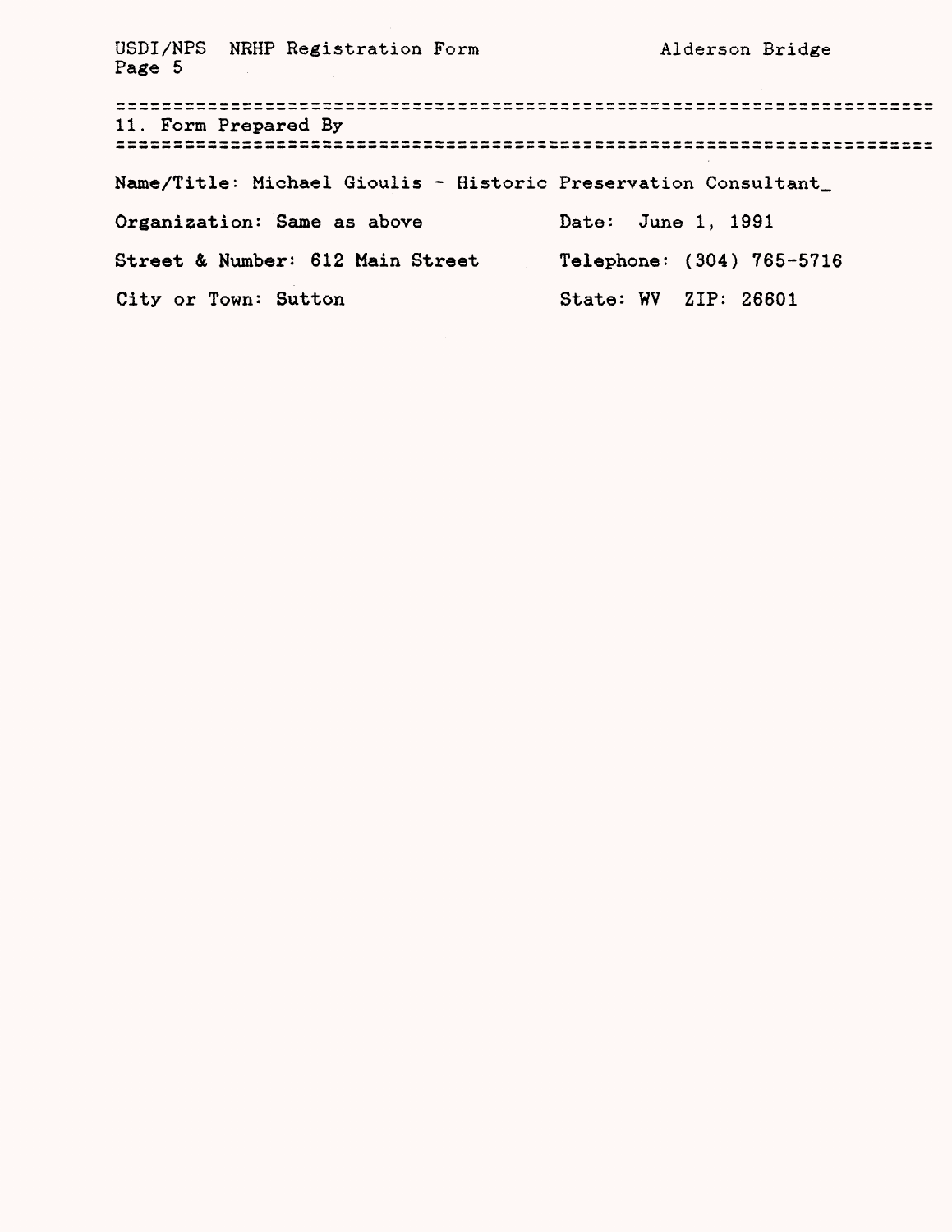USDI/NPS NRHP Registration Form Alderson Bridge Page 6<br>NPS Form 10-900-a

(8-86)

OMB Approval No. 1024-0018

United States Department of the Interior National Park Service

NATIONAL REGISTER OF HISTORIC PLACES CONTINUATION SHEET

Section number \_7\_\_ Alderson Bridge Page #1 The Alderson Bridge is an impressive graceful concrete arch bridge located in the center of the Town of Alderson. The Town is located on the County line of Greenbrier and Monroe Counties,<br>West Virginia. This is in the south eastern section of the This is in the south eastern section of the state. The bridge spans the Greenbrier River, which is the county line. Therefore the bridge is in both counties, and was constructed as a jointly funded project.

The downtown section of Alderson lies predominantly on the south side of the river, in Monroe County. Here Railroad Avenue contains the Railroad Depot and a number of commercial structures dating from the late 19th and early 20th Centuries. The perpendicular street, Monroe, also contains a few commercial structures as well as the Town Offices, designed by West Virginia Architect, Walter Martens. On the north side of the river, along Riverview Drive, at the intersection of Monroe Street, there is a small number of commercial buildings. Historically, there was a bank, gas station and a few other businesses on this side of the river. The remainder of the town in Greenbrier County is mostly single family residential structures from the same time period as the downtown.

Monroe Street is the street that runs north and south and crosses the river on the bridge, connecting the two counties. The town is relatively flat along the river and for a short distance on either side, then gently slopes up away from the river basin. The town contains 549 acres and 1375 population (1988). At the bridge the river is 300 feet wide.

The bridge is 21 feet wide including the walkways and 453 feet long. There is some discrepancy in historic newspaper accounts as to the length of the bridge, but the original drawing by Frank Duff McEnteer computes to 452.75 feet. It has four arches in the length. The end arches spring from abutments on the banks of the river. There are three stone piers in the river. These, and the abutments, are originally from the 1882 steel truss bridge that spanned the river in this location. The arches are poured in place concrete and are filled with earth. The sidewalks and parapet walls are concrete also. The walls have recessed decorative panels at regularly spaced intervals. On the east side of the bridge, in the center two spans, the walls jog out towards the river approximately one foot. The walkways are supported by cantilevered concrete beams that taper at the ends. Original plans called for the wall to be an open balustrade, but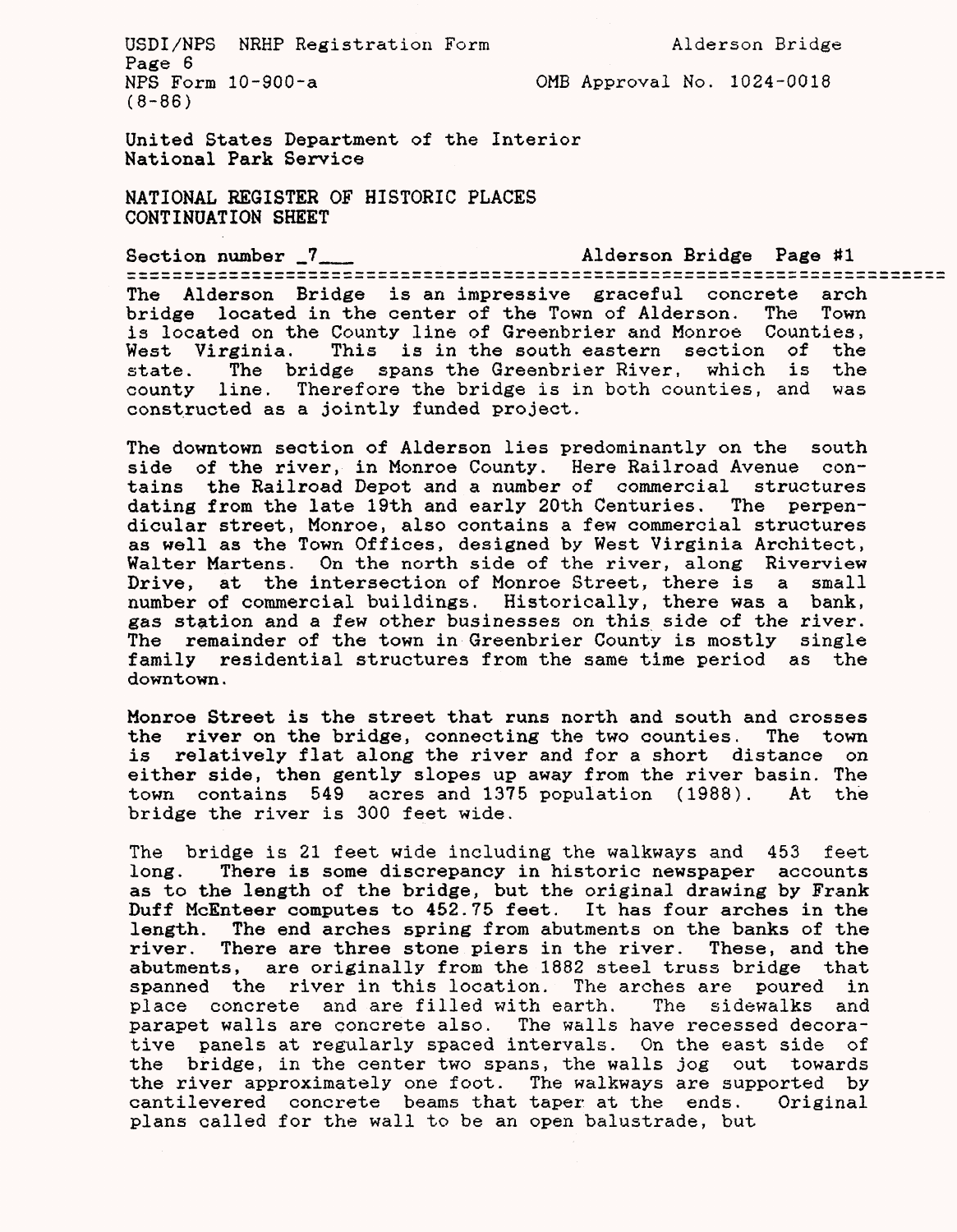USDI/NPS NRHP Registration Form Alderson Bridge Page 7<br>NPS Form 10-900-a  $(8 - 86)$ 

OMB Approval No.  $1024-0018$ 

United States Department of the Interior National Park Service

NATIONAL REGISTER OF HISTORIC PLACES CONTINUATION SHEET

Section number \_7\_\_ Alderson Bridge Page #2

the bridge was constructed as is extant.

The bridge was originally designed to carry vehicular traffic only, then a change order during construction was issued to include pedestrian walks. There is a five foot camber in the center of the bridge. The outside arches are 109 feet long and the center ones are 110 feet, center to center. The wall is 3 feet 3 inches tall and the walkway concrete is four inches thick. 10 electric lights were installed on the bridge when it was first constructed.

The old stone piers are parged with concrete to give the overall appearance of a smooth monolithic structure. There is some deterioration on the edges of the walkway and the wall, but this is not serious. The walls have been parged recently with a gunite type material, but retain their original form and design. This was done-in 1977, when the bridge was removed from automobile service and a new one constructed downstream.

Electric street lamps, closely representing the originals, were restrored to the bridge in 1988. The road surface is asphalt paving.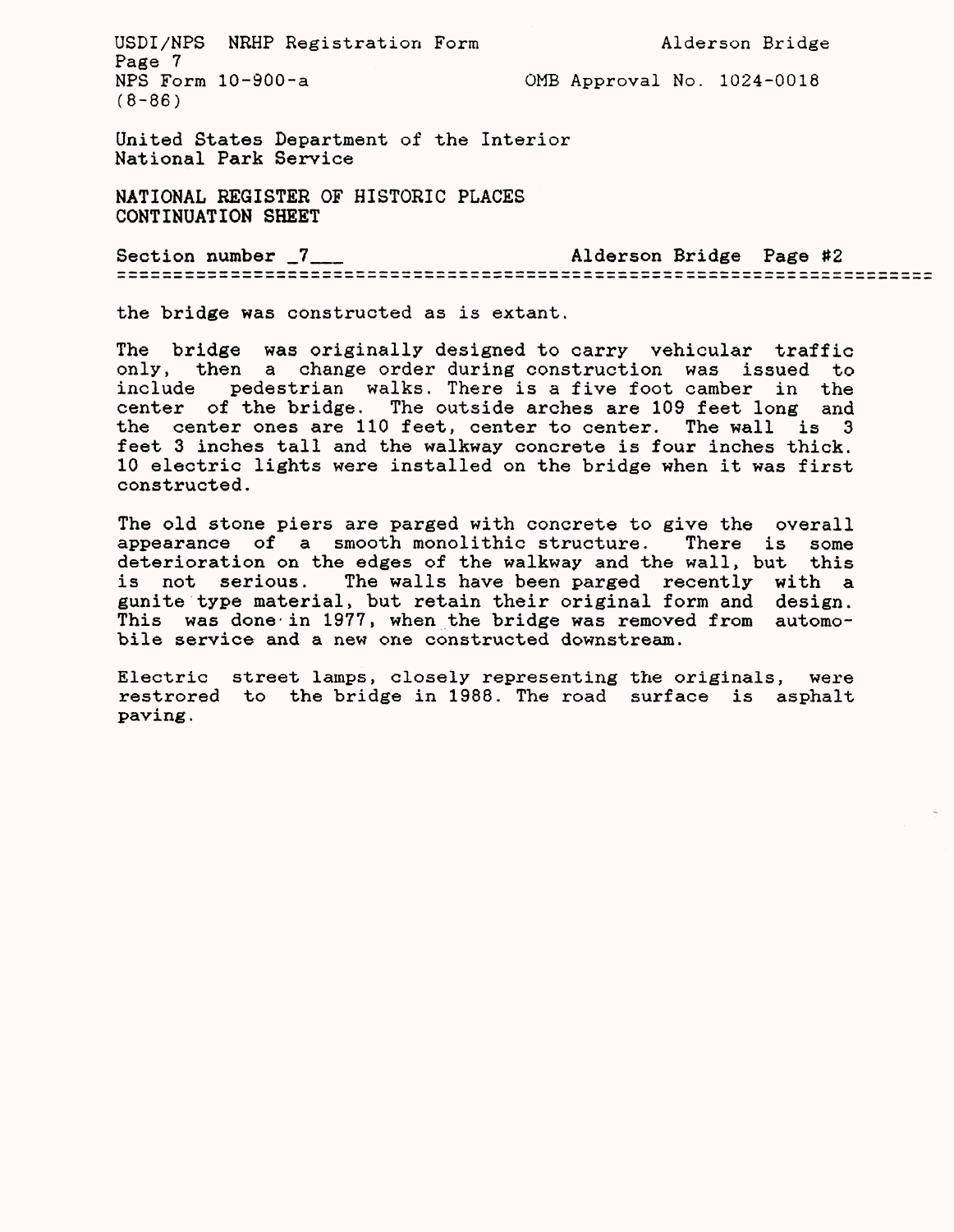USDI/NPS NRHP Registration Form Alderson Bridge Page 8<br>NPS Form 10-900-a (8-86)

OMB Approval No. 1024-0018

United States Department of the Interior National Park Service

system in Greenbrier and Monroe Counties.

NATIONAL REGISTER OF HISTORIC PLACES CONTINUATION SHEET

Section number \_8\_\_ Alderson Bridge Page 1\*1 The Alderson Bridge is significant under Criterion C as an example of important concrete engineering in the early 20th Century and for its association with the Clarksburg Concrete and Steel Bridge Company and Frank Duff McEnteer. It is also significant

Prior to the coming of the railroad in 1872 Alderson was a small rural community, Greenbrier County was formed in 1778, at which time the village of Alderson was completely located in that county. In 1799 Monroe County was formed, splitting the town down the middle. Residential development began in the area west of<br>Monroe Street in 1856 by Reverend Lewis A. Alderson. George Monroe Street in 1856 by Reverend Lewis A. Alderson. Alderson owned what is now the south and divided it for development in 1871. Following the arrival of the railroad the town prospered as a regional center for transportation and merchandising .

under Criterion A for its association with the transportation

Prior to the construction of the first metal bridge over the Greenbrier, crossing the river was accomplished at Alderson's Ferry, about 100 yards upstream from the current bridge. Elder John Alderson established the Ferry in 1789 by legislative grant. This Ferry was recognised as the official crossing and no bridge was required when Indian Draft Turnpike was incorporated to connect to the Red Sulphur and Blue Sulphur Turnpike in 1838. There were few roads early on and they connected to Lewisburg and to the north. South of Alderson there were no roads other than those crossing at the Ferry.

The first bridge was considered by Greenbrier County in 1878 but was not constructed until 1881 when the two counties shared the cost of an iron bridge built by the Pittsburgh Bridge Co. Apparently, the town was not satisfied with the bridge as it continually complained and in 1913 petitioned the Counties to construct a new one. The Monroe County records of August 1913 indicate that the bridge was declared unsafe. The Prosecuting Attorney was instructed to work with Greenbrier County on investigating a new concrete bridge. Greenbrier County also agreed to fund a portion of the cost for replacement, if the Town of Alderson contributed as well. A meeting was established for March *2,* 1913 with Greenbrier County, Monroe County and Alderson to discuss the replacement ,

Greenbrier County records indicate that pursuant to a February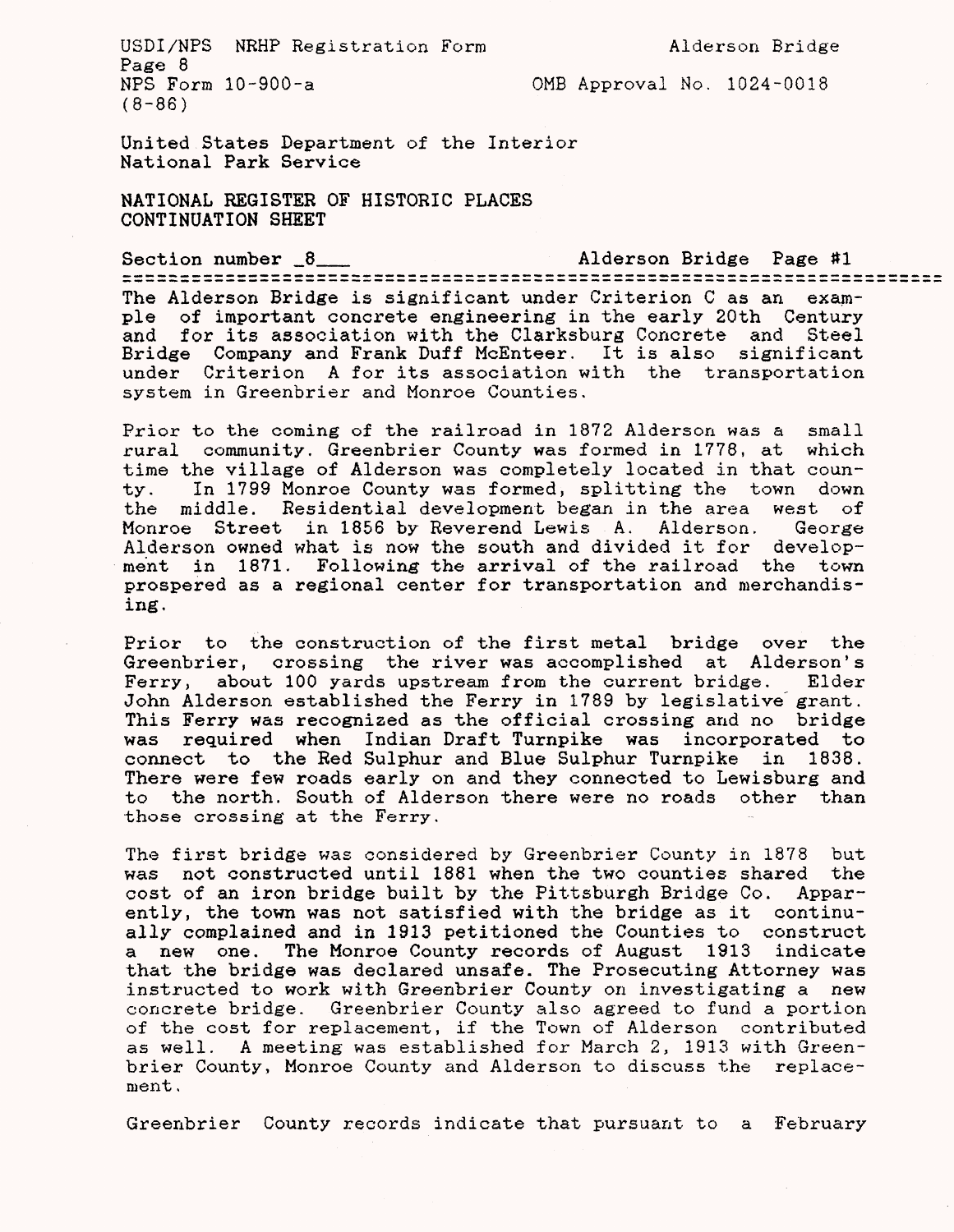USDI/NPS NRHP Registration Form Alderson Bridge Page 9<br>NPS Form 10-900-a  $(8 - 86)$ 

OMB Approval No.  $1024-0018$ 

United States Department of the Interior National Park Service

NATIONAL REGISTER OF HISTORIC PLACES CONTINUATION SHEET

Section number \_8\_\_ Alderson Bridge Page #2

12, 1914 order they met with Monroe County and agreed to construct a new bridge, with Alderson contributing to the construction of walkways. Bids were to be received for two alternatives, one a steel bridge, and the other concrete. E.B. Hubbard was appointed by the two counties to prepare preliminary plans for the bidders to work from. On May 20, 1914 there was a joint session of the two county commissions to open bids. The Farris Bridge Company, the Virginia Bridge and Iron Company, and the Concrete Steel Bridge Company submitted bids for the steel bridge. The Concrete Steel Bridge Company and the WC Requeath Company submitted bids for the concrete bridge. The Luten Bridge Company and Farris Bridge Company also submitted alternative bids prior to the opening day, but these were not reviewed. The successful bidder was then the Concrete Steel Bridge Company of Clarksburg and a contract was executed that day with F.D. McEnteer. The two counties inspected the completed bridge on May 19 1914 and accepted the project. The total contract amount of the bridge was \$20,600.00.

The town of Alderson voted to issue bonds,to cover their portion of the bridge, the sidewalks. This levy passed in an election on May 26, 1914. The contract between the Concrete Steel Bridge Company and the Town of Alderson for the sidewalks totaled \$2,900.00 and was entered on October 30, 1914. The final payment by the town to the construction company was made in unsold bonds.

An interesting aspect of the construction of the bridge is that it was constructed on the existing piers from the old iron bridge. At first the old bridge was to be used during construction but a wooden foot bridge was constructed in its stead by the merchants of Alderson for the convenience of the citisenry.

Under Criterion A the bridge is significant for its association with the transportation system and development of Alderson as a connector between the two sides of the town. The bridges and this crossing location have always been important to Alderson. The town developed on both sides of the river and a link between North Alderson and South Alderson was important. On the south side was located the railroad depot, the main commercial potion of town, and the city hall. On the north side were one of the upscale residential sections, the major concentration of residences, the Hotel, one of the Banks, and many churches. The Old Greenbrier Baptist Church is mentioned in a 1916 History of NPS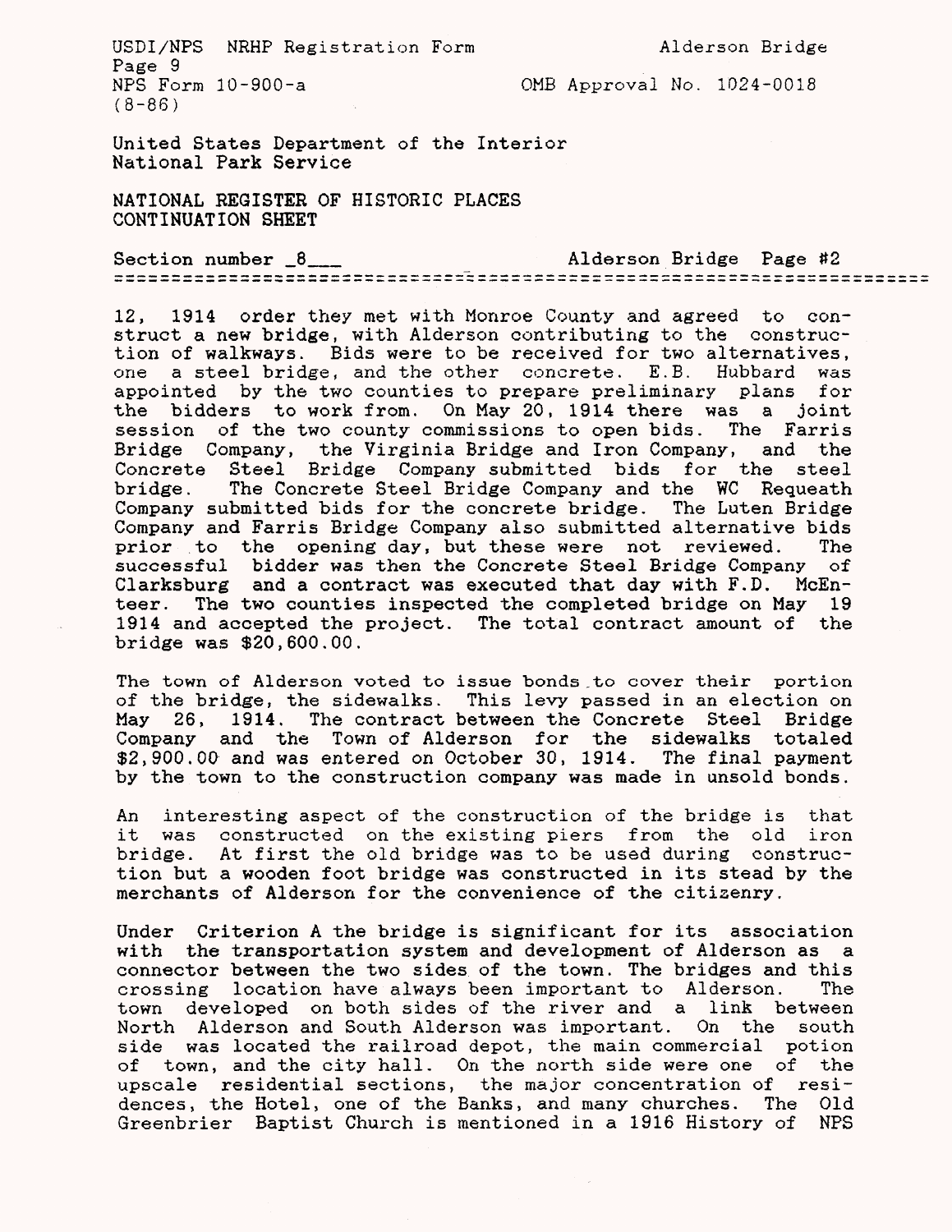USDI/NPS NRHP Registration Form Alderson Bridge Page 10<br>Form 10-900-a OMB Approval No.  $1024-0018$  $(8 - 86)$ 

United States Department of the Interior National Park Service

NATIONAL REGISTER OF HISTORIC PLACES CONTINUATION SHEET

Section number  $6\frac{8}{2}$  Alderson Bridge Page #3

Greenbrier County as one of the reasons that the crossing was so important. The new church was constructed in 1935 on the same The new church was constructed in 1935 on the same site as the original.

Also located in North Alderson was the Alderson Baptist Academy which was founded in 1901 and merged with Broaddus College and moved to Philippi in 1932. The Greenbrier Male and Female Seminary, founded by Rev. B.E. Goode in 1885, later changed to the Greenbrier Seminary and Conservatory of Music, and closed in 1894, is another of the significant institutions of Alderson located on the north side.

The location of these residential and institutional sites in North Alderson illustrates the significance of Alderson's bridges to the connection of the two sides of town.

The Alderson Bridge is also significant under Criterion C for its association with the engineer Frank Duff McEnteer. McEnteer was born in 1882 in Reynoldsville, PA. After attending various schools he was graduated from Harvard with the intent of becoming a mining engineer. Due to a shortage of jobs he worked in the construction field, which eventually brought him to Clarksburg, West Virginia in 1911 to work on the Palace Furniture building. Here he began his work with structural reinforced concrete. Forming a partnership with PM Harrison, a representative of the York Bridge Company, he supervised the construction of the Fourth Street Bridge in Clarksburg, designed by the Luten Bridge Company.

He and Harrison formed the Concrete Steel Bridge Company in 1914 and embarked on a career of concrete bridge building throughout the region. They specialized in reinforced concrete bridges and<br>built over 1000 in West Virginia, both large and small. The built over 1000 in West Virginia, both large and small. company expanded into Pittsburgh and Harrisburg Pennsylvania, Huntington West Virginia, Knoxville Tennessee, and even Florida. Unfortunately, the Depression spelled the end of the Concrete Steel Bridge Company with unexpected problems encountered during construction of the Hyner bridge in Pennsylvania. The company dissolved in 1931.

McEnteer then worked for the West Virginia State Road Commission and the firm of Johnson Piper and Drake in the Middle East during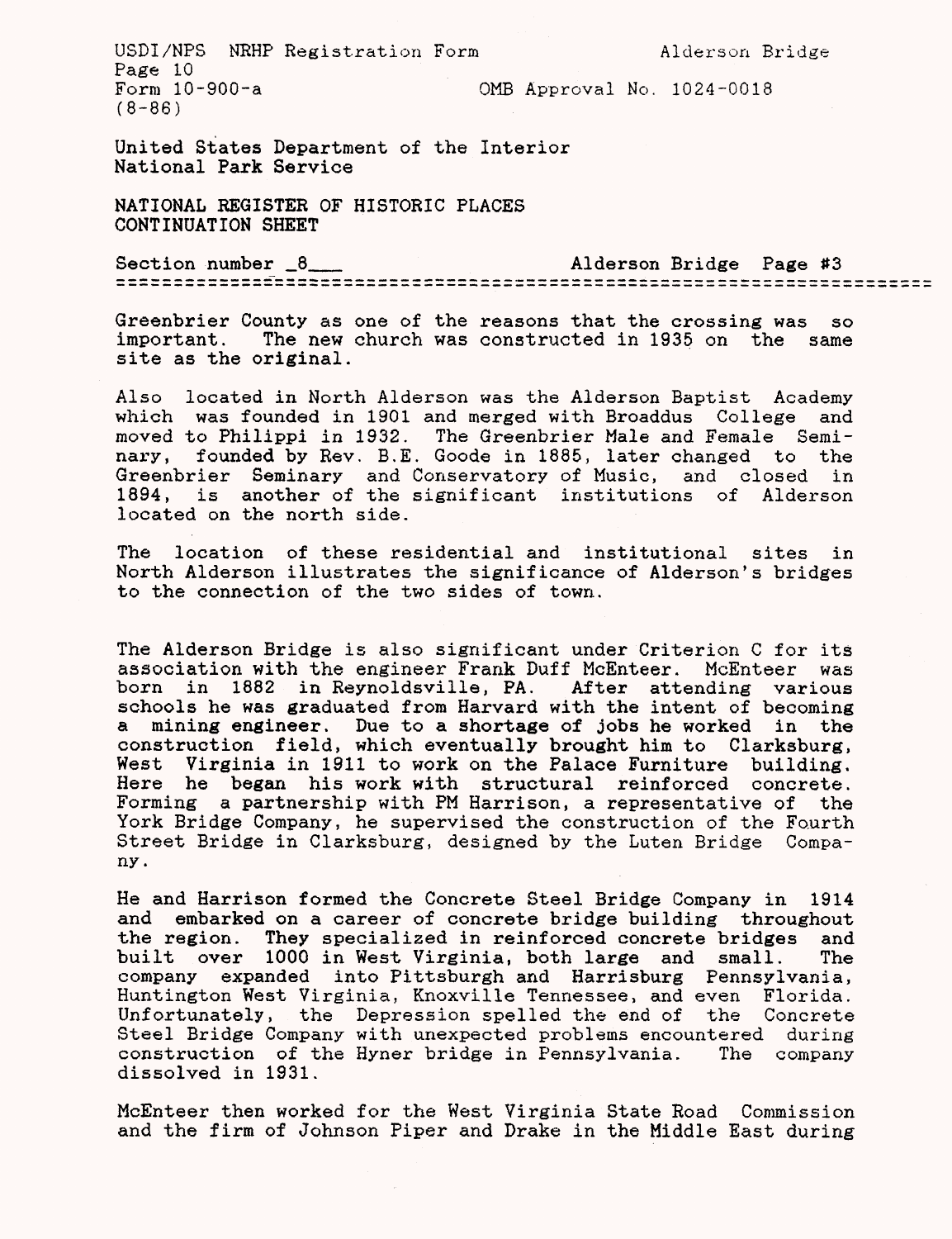USDI/NPS NRHP Registration Form Alderson Bridge Page 11<br>NPS Form 10-900-a (8-86)

 $OMB$  Approval No. 1024-0018

United States Department of the Interior National Park Service

NATIONAL REGISTER OF HISTORIC PLACES CONTINUATION SHEET

Section number \_8\_\_ Alderson Bridge Page #4

the Second World War. Following the war he returned to West Virginia as a consultant until his death in 1957.

McEnteer was a pioneer in the new field of structural reinforced concrete construction. Prior to the 20th Century concrete existed, but had not been extensively exploited in conjunction with the tensile strength that steel could provide. With this new composite material McEnteer could design graceful, functional structures. His work on the Alderson Bridge is an example of one type of design with massive earth filled arches and multiple spans. Although massive, it was also flowing and smooth. This was similar in design to the Fourth Street Bridge in Clarksburg that he cut his teeth on. They also designed lighter, open spandrel bridges such as those in Pike County Kentucky. The Alderson job, though, was a coup of sorts for the fledgling Concrete and Steel Bridge Company, winning the bid from one of their major competitors, Luten.

The bridge is also significant under Criterion C as an example of the reinforced concrete structural system that was to become popular in modern architecture and engineering. It is one of the earlier structures of its type in West Virginia. It is also one<br>of the largest and at completion in 1915 was the longest earth the largest and at completion in 1915 was the longest earth filled concrete bridge in the state. It still stands as reportedly the longest in West Virginia.

In 1977 the bridge was threatened with demolition when the Highways Department replaced it with another downstream. The Alderson Bridge was removed from service. As early as 1975, the Alderson Bicentennial Commission and the Alderson Woman's Club, GFWC, had spearheaded the community effort to save the bridge for pedestrian use. The Woman's Club made this effort their Community Improvement Project for several years. By July 1, 1976 the Alderson Bridge Trust Fund was established, sponsored by the Bicentennial Commission. This Commission, and many local organizations, businesses, interested citizens and friends, and the Monroe and Greenbrier County Commissions channeled funds through the Trust Fund for the needed repairs. After much activity and perseverance, the bridge was saved and converted to pedestrian only use. In 1977, the Town Council designated it as the Aiderson Memorial Bridge.

In 1978, the Town of Alderson received the National Trust for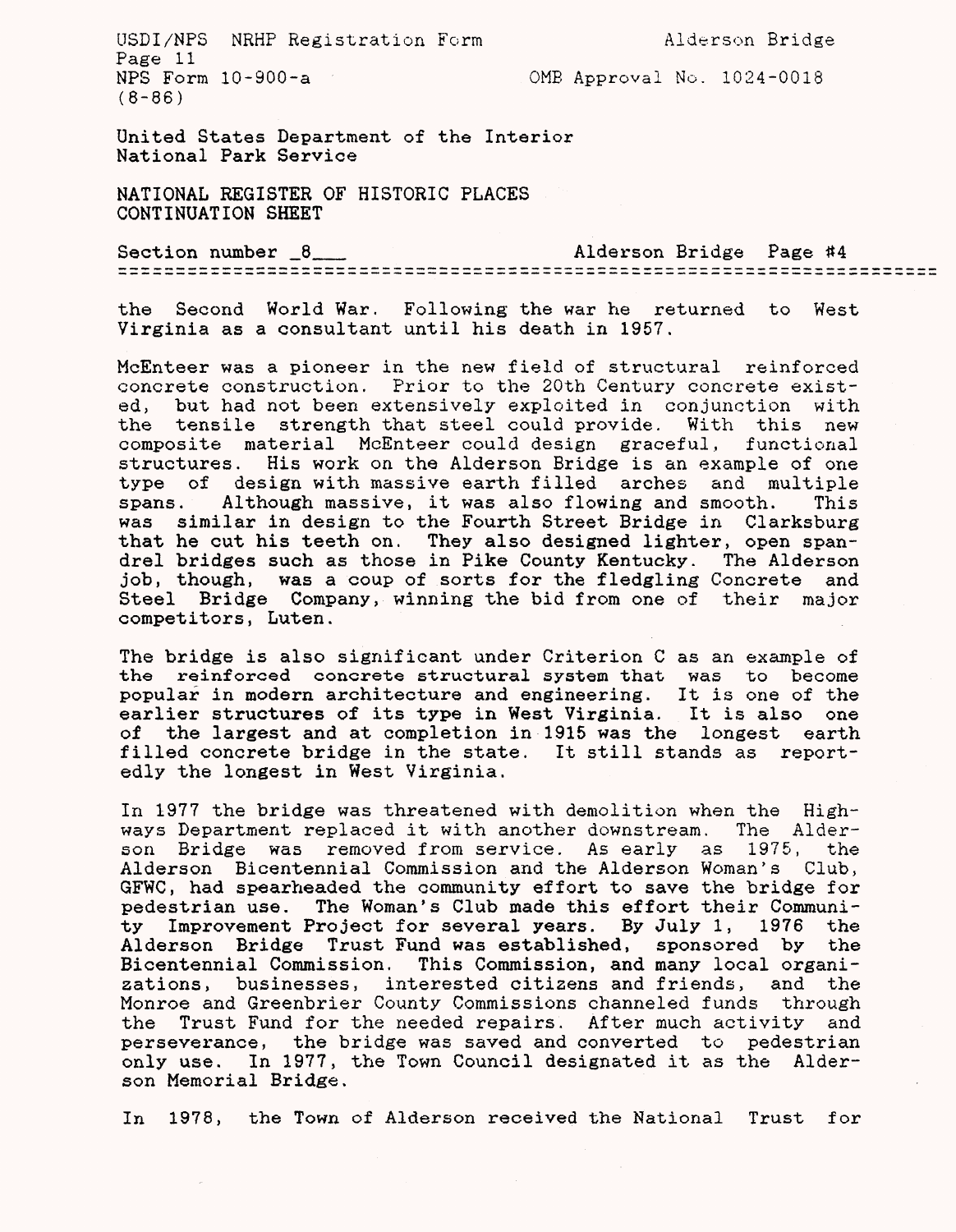USDI/NPS NRHP Registration Form Alderson Bridge Page 12<br>NPS Form 10-900-a (8-86)

OMB Approval No. 1024-0018

United States Department of the Interior National Park Service

NATIONAL REGISTER OF HISTORIC PLACES CONTINUATION SHEET

Section number \_8\_\_ Alderson Bridge Page #5

Historic Preservation President's Award, the first such Award for preservation efforts in West Virginia. Thanks to all of Alderson's preservation efforts, the magnificent concrete bridge still stands in service to the community. The Alderson Bridge Trust Fund continues to need financial support to assist the Town in bridge repairs, maintenance, and improvements.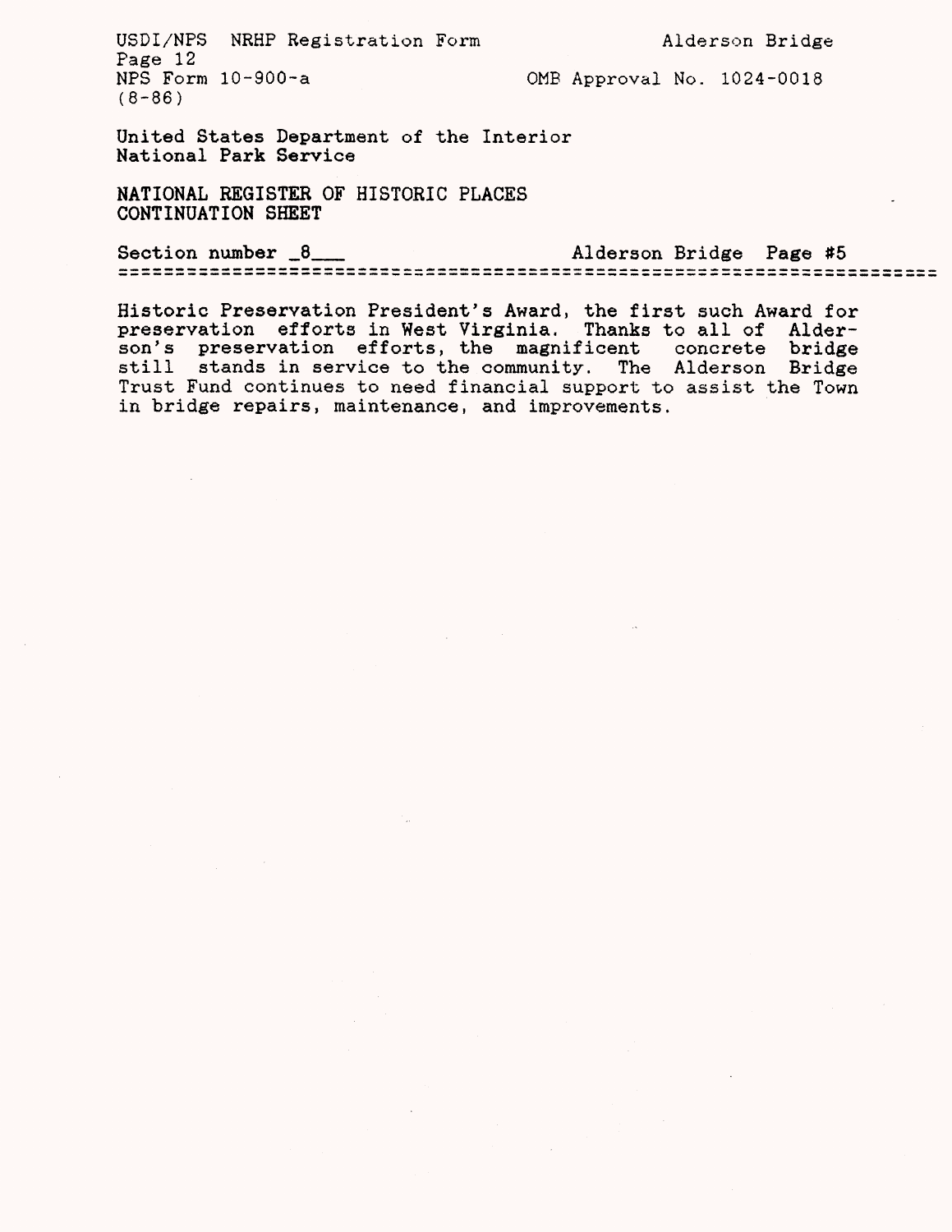USDI/NPS NRHP Registration Form Alderson Bridge Page 13<br>NPS Form 10-900-a  $(8-86)$ 

OMB Approval No.  $1024-0018$ 

United States Department of the Interior National Park Service

NATIONAL REGISTER OF HISTORIC PLACES CONTINUATION SHEET

Section number  $9$  2 and Alderson Bridge Page #1

## BIBLIOGRAPHY

Alderson Advertiser, February 28, 1914; 3/28/14; 4/4/14; 10/30/14; 12/25/14;

Alderson Bridge Trust Fund Agreement

Charleston Gazette. Charleston, West Virginia, misc. issues

Dixon, Thomas W., "The Rise and Fall of Alderson, West Virginia", 1967

Greenbrier County Courthouse, Minutes of the County Clerk, Greenbrier County Order Book #9.

Hinton Daily News. Hinton, West Virginia, misc. issues

The Journal of the Greenbrier Historical Society - Alderson Volume 1, Number 2 December 1964 Kenneth D. Swope

Kemp, Emory, Frank Duff McEnteer Centennial Exhibition, catalog, History of Science and Technology, West Virginia University and Clarksburg Harrison County Library.

Monroe County Courthouse, Minutes of the Monroe County Commission, Monroe County Court Records, 4/23/14; 5/21/14; 4/23/15; 5/27/15.

National Trust for Historic Preservation, President's Award, 1978

Official Summary Report 1976-78 Community Improvement Program General Federation of Women's Clubs/Sears, Roebuck and Co.

Town of Alderson, Town Council Minutes, 8/8/13; 4/25/14; 5/12/14; 5/28/14; 6/4/14; 11/26/14.

The West Virginia Daily News, Lewisburg, WV, misc. issues.